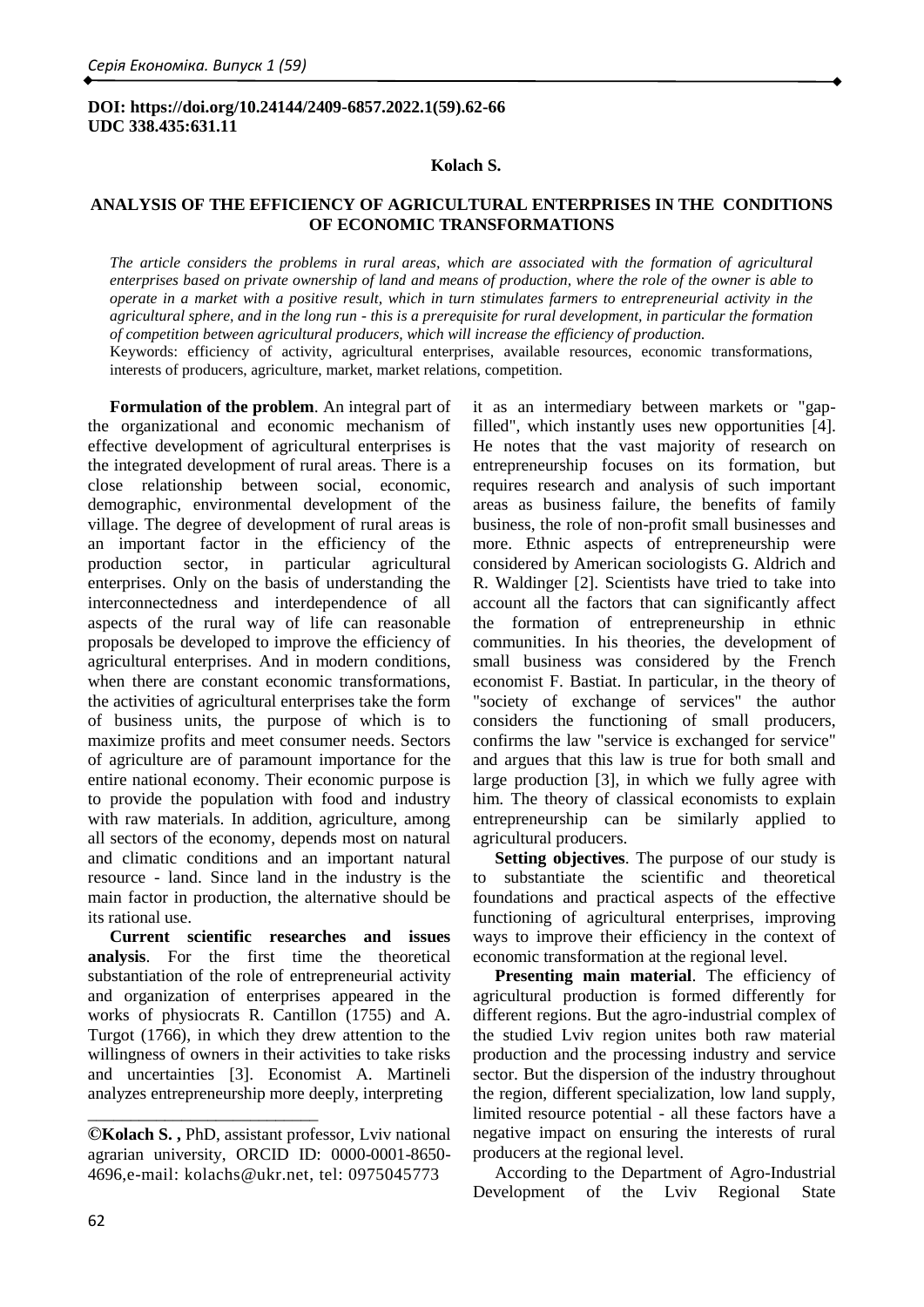Administration, Lviv ranked 4th among other regions of the country in terms of the rate of gross agricultural output in 2020, and 8th in terms of production. This is a fairly high rate of agricultural activity compared to other regions (Statistical collection, 2021). According to the statistical office, in 2020 about 280,000 households were involved in

agriculture, about 1,390 agricultural enterprises, of which 787 were farms. That is, these economic formations are engaged in the production of crop and livestock products, and specifically those that have agricultural land, as shown in Table 1, there are 869 units, i.e without households (Table 1)

# **Table 1**

|                  | Number of enterprises |             | Area of agricultural land |             |  |
|------------------|-----------------------|-------------|---------------------------|-------------|--|
| Index            | ΟД.                   | fraction, % | thousands of hectares     | fraction, % |  |
| Land area, total | 869                   | 100         | 385,5                     | 100         |  |
| to 50 hectares   | 449                   | 51,7        | 7,6                       | 2,0         |  |
| $50,1 - 100$     | 123                   | 14,2        | 8,9                       | 2,3         |  |
| $100,1 - 500$    | 174                   | 20,0        | 40,9                      | 10,6        |  |
| $500,1 - 1000$   | 56                    | 6,4         | 40,4                      | 10,5        |  |
| $1000,1 - 2000$  | 36                    | 4,1         | 49,4                      | 12,8        |  |
| $2000,1 - 3000$  | 10                    | 1.2         | 24,9                      | 6,5         |  |
| More than 3000   | 21                    | 2,4         | 213,4                     | 55,3        |  |

According to Table 1, enterprises with an area of up to 50 hectares account for 51.7% of their total number, but occupy only 2% of the total area of all lands in the region. And there are only 21 enterprises with an area of more than 3,000 hectares, and their

share of the total area is as high as 55.3%. It should be noted that the area of agricultural land in all categories of farms in the Lviv region, although not significantly, but decreases (Table 2).

**Table 2**

| THE CO OF MELLUMENT OF INTERS OF EACH AND MONETARY HUCKEY OF THE IN |           |         |           |         |                             |  |  |  |
|---------------------------------------------------------------------|-----------|---------|-----------|---------|-----------------------------|--|--|--|
| Index                                                               | $2015$ y. | 2018 y. | $2019$ y. | 2020 y. | 2020 y. to 2018<br>y.,<br>% |  |  |  |
| Agricultural land, total                                            |           |         |           |         |                             |  |  |  |
|                                                                     | 1261,5    | 1260,8  | 1240,0    | 1241,5  | 98,5                        |  |  |  |
| arable                                                              | 794.1     | 793.4   | 770.9     | 772,6   | 97,4                        |  |  |  |
| hayfields                                                           | 187.6     | 187,6   | 195.4     | 195,2   | 104,1                       |  |  |  |
| pastures                                                            | 255,8     | 255,7   | 250,7     | 250,3   | 97.9                        |  |  |  |
| perennial plantings                                                 | 23,2      | 23,4    | 22,8      | 23,2    | 99,1                        |  |  |  |

**Area of agricultural lands of Lviv region, thousand hectares** [1].

The annual decrease in the area of agricultural land, including arable land, in agricultural enterprises and the growth of the corresponding area in households reflects the shortcomings of the agrarian reform mechanism, which negatively affected both the reduction of agricultural enterprises and the reduction of land area.

Of course, gross crop production can be obtained extensively. But not every business has the opportunity to constantly increase the area. This is not effective even from the point of view of the limited resources. Therefore, companies resort to intensive methods of increasing production, namely: the introduction of high-yielding and frost-resistant varieties, agricultural techniques, mechanized tillage, the use of optimal application of organic and mineral fertilizers, plant protection products against pests and diseases and other methods. This approach to the intensification of agricultural production in the enterprises of the region allowed to increase the yield of almost all crops in the dynamics (Table 3).

# **Table 3**

| Gross production of major crops in farms of all categories of Lviv region [1]. |  |  |
|--------------------------------------------------------------------------------|--|--|
|                                                                                |  |  |

|                 | Cereals and | Sugar beet | Sunflower | Potato | Vegetables | Fruit and   |
|-----------------|-------------|------------|-----------|--------|------------|-------------|
| Year            | legumes     |            |           |        |            | berry crops |
| 2010            | 6226        | 5295       |           | 12588  | 4119       | 901         |
| 2015            | 13663       | 5830       | 278       | 16225  | 4835       | 1067        |
| 2018            | 14400       | 6719       | 798       | 16982  | 5128       | 1375        |
| 2019            | 16437       | 6190       | 726       | 15728  | 7091       | 1226        |
| 2020            | 16074       | 7231       | 848       | 16011  | 8067       | 1405        |
| 2020 to 2018, % | 111,6       | 107,6      | 106,3     | 94,3   | 157,3      | 102,2       |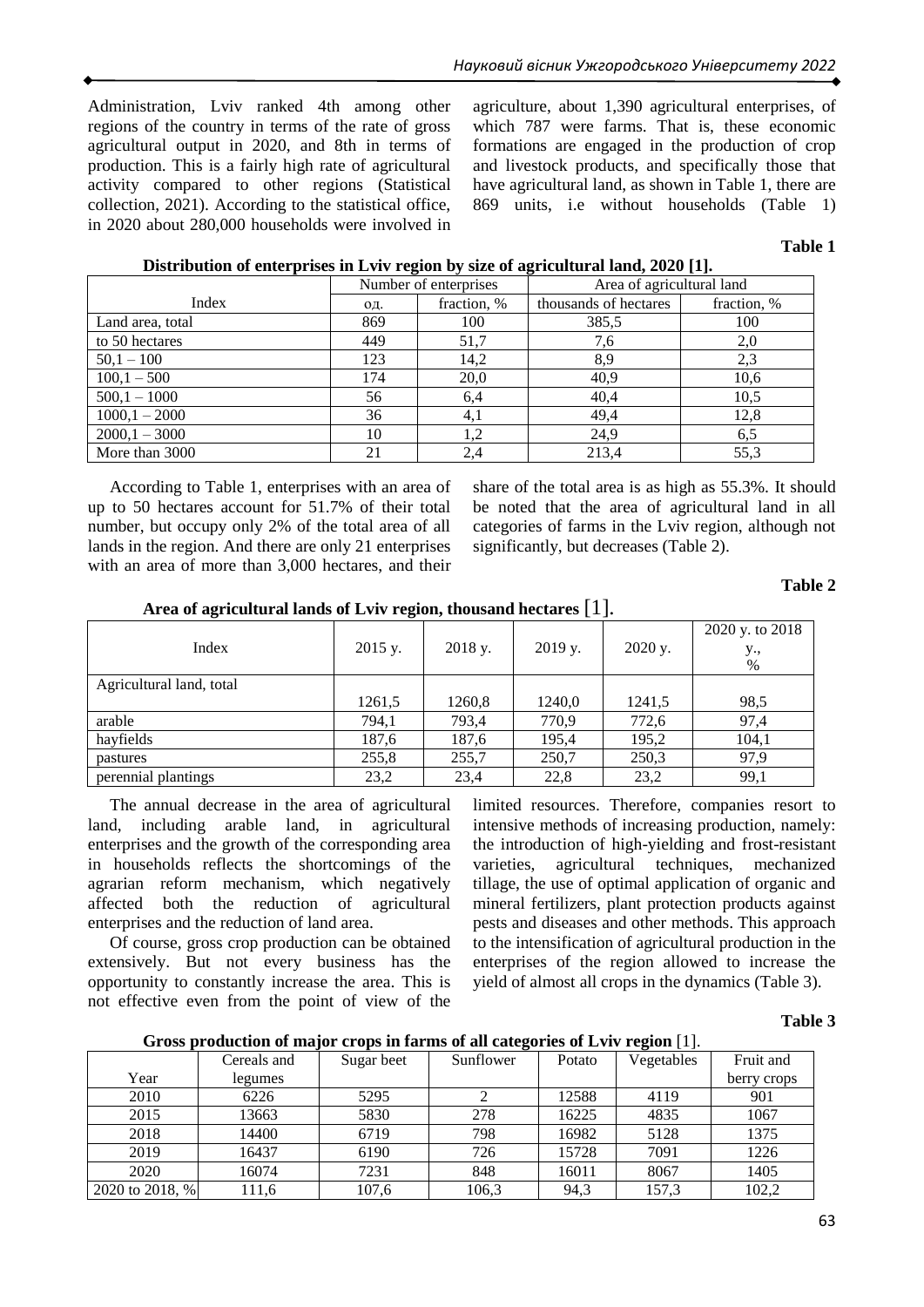Agricultural production increased in 2020 compared to 2018 in all categories of farms. This increase in value is not due to higher production, but to higher prices for agricultural products.

Due to the increase in productivity, gross production also increased, which had a positive effect on the final financial results of enterprises and became an incentive for further production process and its improvement (Table 4).

**Table 4** 

| Production of agricultural products in terms of farms in Lyiv region at constant prices in 2016, |  |  |  |
|--------------------------------------------------------------------------------------------------|--|--|--|
| <b>UAH</b> million $[8]$ .                                                                       |  |  |  |

|                              | Pik         |       |                         |       |         |  |  |
|------------------------------|-------------|-------|-------------------------|-------|---------|--|--|
| Index                        | 2015        | 2018  | 2019                    | 2020  | 2020 до |  |  |
|                              |             |       |                         |       | 2018, % |  |  |
|                              |             |       | Farms of all categories |       |         |  |  |
| Agricultural products, total |             |       |                         |       |         |  |  |
|                              | 20237       | 22819 | 23004                   | 24007 | 105,2   |  |  |
| crop products                | 13198       | 15522 | 15968                   | 16938 | 109,1   |  |  |
| livestock products           | 7039        | 7297  | 7036                    | 7069  | 96,9    |  |  |
|                              | Enterprises |       |                         |       |         |  |  |
| Agricultural products, total |             |       |                         |       |         |  |  |
|                              | 8269        | 11103 | 11063                   | 11872 | 106,9   |  |  |
| crop products                | 6232        | 8405  | 8481                    | 9115  | 108,4   |  |  |
| livestock products           | 2037        | 2698  | 2583                    | 2757  | 102,2   |  |  |
|                              | Households  |       |                         |       |         |  |  |
| Agricultural products, total |             |       |                         |       |         |  |  |
|                              | 13198       | 11716 | 11941                   | 12135 | 103,6   |  |  |
| crop products                | 6966        | 7117  | 7487                    | 7823  | 109,9   |  |  |
| livestock products           | 5002        | 4599  | 4454                    | 4312  | 93,8    |  |  |

It is important for each manufacturer not only to obtain high quantitative indicators, but also cost. After all, profit performs a number of functions that directly affect the future processes of economic formations. To continue to operate, attract investment, take loans, close production, restructure or merge - these are actions that depend on the profitability and liquidity of the enterprise.

The analysis of the efficiency of agricultural production gives grounds to claim that the reform of property relations in rural areas did not give the expected positive results, and the main components the production potential of agricultural enterprises: land, fixed assets, labor resources were not rationally used. At the same time, there is intensive exploitation of leased land shares, their monocultural use, non-compliance with crop rotations, lack of measures to increase land fertility, protect them from erosion. And the consequence of these processes is: lack of increase in crop yields, low productivity of farm animals, low quality of products, sharp fluctuations in gross agricultural output, degradation of agricultural land.

It should be noted that a more favorable state pricing policy in recent years has made it possible to revive some farms for the production of poultry and pork. The state has introduced a procedure under which VAT remains at the disposal of agricultural producers. This had a positive effect on the growth of agricultural production in Lviv region.

Traditionally, agriculture has been given a passive, supporting role in the country's economic development. Much attention was paid to the growth of industry, and agriculture played the role of supplier of cheap food and labor. The transition to stabilizing production must begin with the agricultural sector, ie the countryside. And that is why it is advisable to consider as a single whole the growth of agricultural production and integrated development of rural areas. The functioning of various organizational structures in the field of agricultural production is the result of privatization of property and indicates the progress of agrarian reform in rural areas.

The strategic goal of the development of the agrarian economy of the region is the formation of a highly productive economic complex, which operates on the basis of balanced development and ensures an adequate standard of living of the rural population. An important place in the development of the economy and the change of proportions will be occupied by agricultural policy, which will result in the redistribution of resources in crop production, which will determine the specialization of administrative districts in the regional division of labor. Therefore, among the main factors of economic growth are the following:

> innovative - economic growth will occur due to active state agricultural and research and innovation policy, development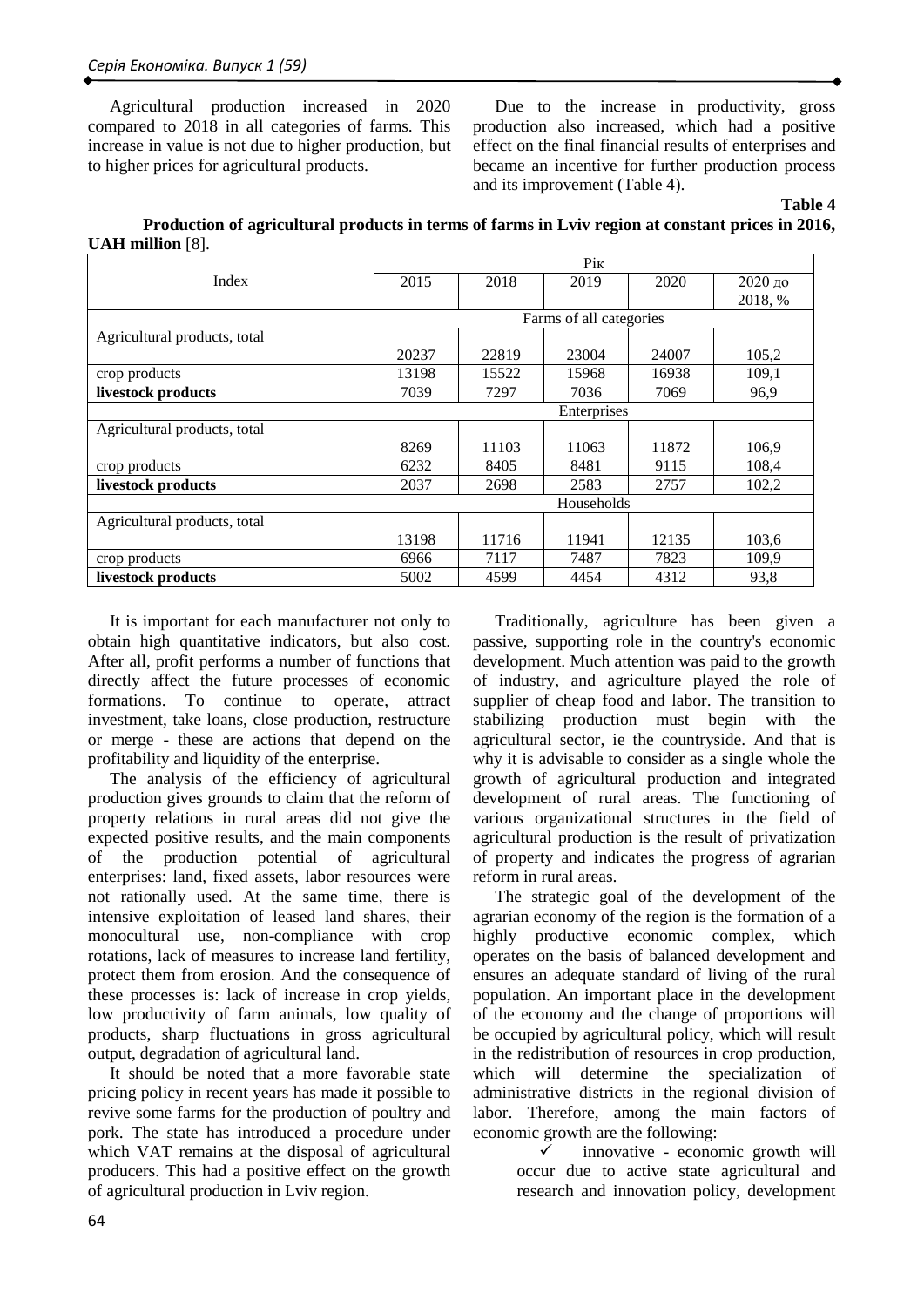of modern innovation infrastructure, which is directly related to the further deepening of the integration of science and agricultural production;

 $\checkmark$  investment - increasing the profitability of agricultural enterprises will promote growth and investment attractiveness;

 $\checkmark$  environmental, which characterize the balance of economic, social and environmental interests by greening the processes of agricultural production and consumption, increasing the environmental component in macro indicators at the regional level.

**Conclusions and perspectives of further research.** To ensure the continuous functioning of agricultural enterprises of various forms of ownership, it is advisable to improve market infrastructure, ie in the region should operate:

> $\checkmark$  at the regional level - auctions, exhibitions and sales of agro-industrial products, fairs, stock and trade exchanges;

> $\checkmark$  at the district level - commercial, land banks, leasing, insurance companies, credit unions, a network of consulting and auditing firms, information centers.

Reforming economic relations is crucial for the socio-economic development of the village, its revival on a qualitatively new basis. Many conditions are needed to provide the population with food.

The main condition for successful business activity of agricultural producers is complete freedom in making decisions on specialization of the economy, pricing, sales channels, foreign economic activity and more.

An important area of state regulation of the economy is investment policy. Its characteristic feature in Ukraine is the reduction of the absolute volume of accumulation. In recent years, there has been a reduction in budget allocations as the main source of investment financing, accompanied by a decrease in the share of profits to expand reproduction in production.

Attracting foreign investors in the development of agricultural production and the agro-industrial complex in general remains relevant today.

Investing in foreign agricultural production will help solve the problem of rural unemployment caused by the economic crisis in rural areas. Attracting foreign investment in agricultural production is possible by: providing loans to form an accumulation fund; providing loans for the purchase of new equipment, new technological lines (directly for agricultural processing enterprises) and the purchase of fixed assets.

In the conditions of market economy formation, the objective necessity is the organization of rational use and protection of lands. To increase the economic efficiency of land use, their study, accounting and evaluation are important. These materials are contained in the state land cadastre, which provides information on the suitability of land for growing certain varieties of crops. State regulation of investment activity of agricultural production is carried out in order to implement such priority areas of investment policy as: development of production infrastructure; stimulating the production of food products that replace imported ones; creation of new jobs for rural residents.

We consider it necessary at the state level to take measures to stimulate credit institutions in the implementation of long-term lending to investment programs on favorable terms.

Among the main areas of improving the efficiency of agricultural production should be identified as follows:

- overcoming the disparity in prices for agricultural and industrial products. The state should participate in price regulation by influencing certain conditions of price formation through the financial and credit system, by subsidizing agricultural producers, using the mechanism to compensate for rising prices for certain means of production: direct state funding of individual agricultural units from national and local budgets (lines power transmission, Internet telephone exchanges, veterinary services, etc.); improvement of investment policy (special attention is needed in the field of logistics of agricultural enterprises); improving the taxation system of agricultural enterprises; improvement of leasing relations of agro-industrial enterprises; reduction of food imports; improving the lending system, in particular the development of mortgage lending.

# **REFERENCES**

- 1. Buhuts'kyy, O., & Kupalova, H., & Orlatiy, M. (1996). Sil's'kohospodars'ka pratsya ta sotsial'nyy rozvytok sela [Agricultural work and social development of the village]. Instytut ahrarnoyi ekonomiky UAAN [in Ukrainian].
- 2. Zlupko, S. (2004). Ukrayins'ka ekonomichna dumka. Tsyfry i teoriya [Ukrainian economic thought. Figures and theory]. Yevrosvit [in Ukrainian].